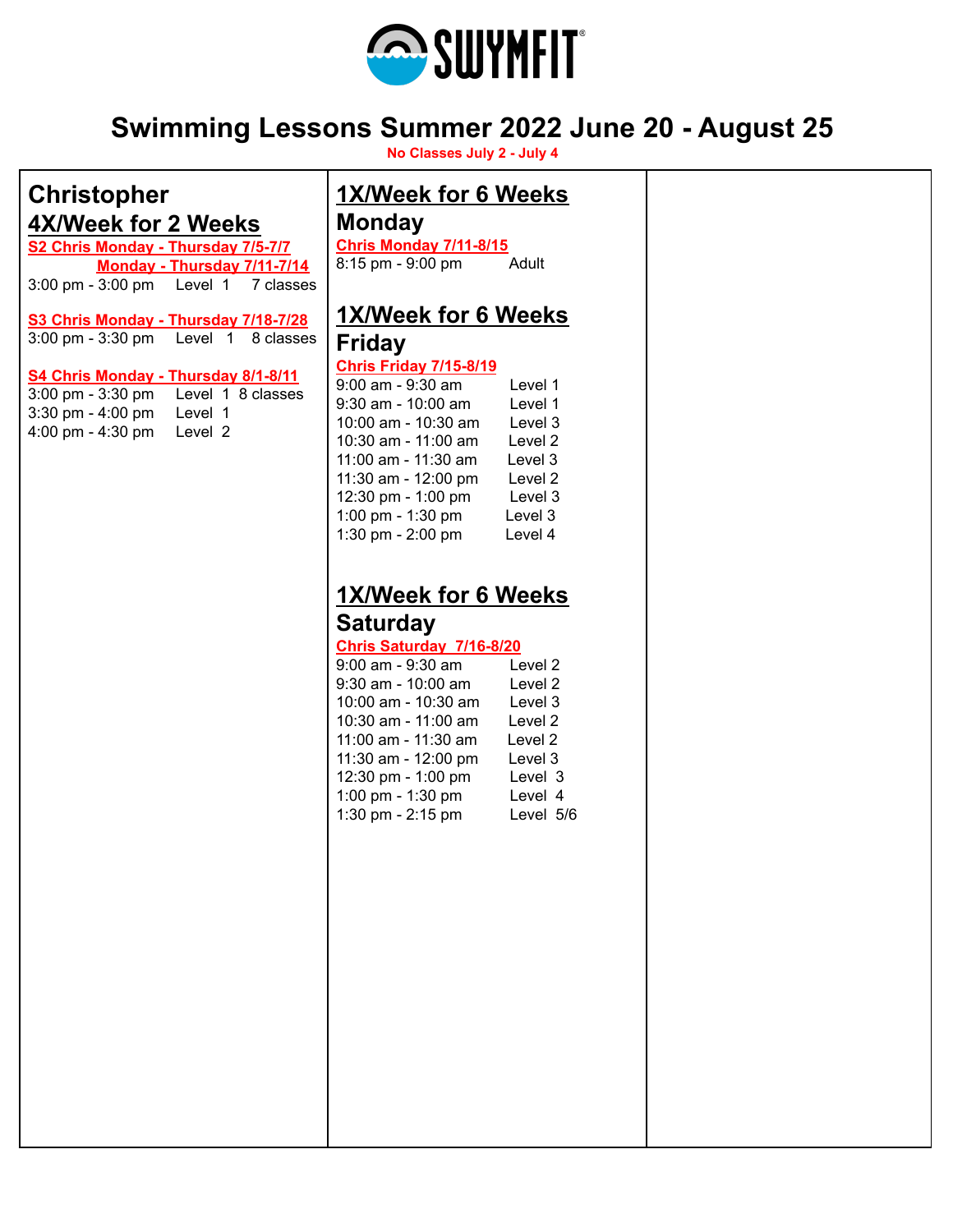

# **Curtis 4X/Week for 2 Weeks**

**S1 Curtis Monday - Thursday 6/20-6/30** 1:00 pm - 1:30 pm Level  $2$  8 classes 3:00 pm - 3:30 pm Level 4 3:30 pm - 4:00 pm Level 5

#### **S2 Curtis Tuesday - Thursday 7/5-7/7 Monday - Thursday 7/11-7/14**

|                           |  | $111911997 - 111919997 1111 11117$    |
|---------------------------|--|---------------------------------------|
|                           |  | 1:00 pm - 1:30 pm Level $2$ 7 classes |
| 1:30 pm - 2:00 pm Level 2 |  |                                       |
| 2:00 pm - 2:30 pm Level 3 |  |                                       |
|                           |  |                                       |

#### **S3 Curtis Monday - Thursday 7/18-7/28**

1:00 pm - 1:30 pm Level  $2$  8 classes 1:30 pm - 2:00 pm Level 2 2:00 pm - 2:30 pm Level 3 2:30 pm - 3:00 pm Level 3 3:00 pm - 3:30 pm Level 4 3:30 pm - 4:00 pm Level 5

#### **S4 Curtis Monday - Thursday 8/1-8/11**

1:00 pm - 1:30 pm Level  $2$  8 classes 1:30 pm - 2:00 pm Level 2 2:00 pm - 2:30 pm Level 3 2:30 pm - 3:00 pm Level 3

### **4X/Week for 1 Week**

#### **S5 Curtis Monday - Thursday 8/15-8/18** 1:00 pm - 1:30 pm Level 1

| p  p = -  .               |
|---------------------------|
| 1:30 pm - 2:00 pm Level 1 |
| 2:00 pm - 2:30 pm Level 2 |
| 2:30 pm - 3:00 pm Level 2 |
| 3:00 pm - 3:30 pm Level 3 |
| 3:30 pm - 4:00 pm Level 4 |
|                           |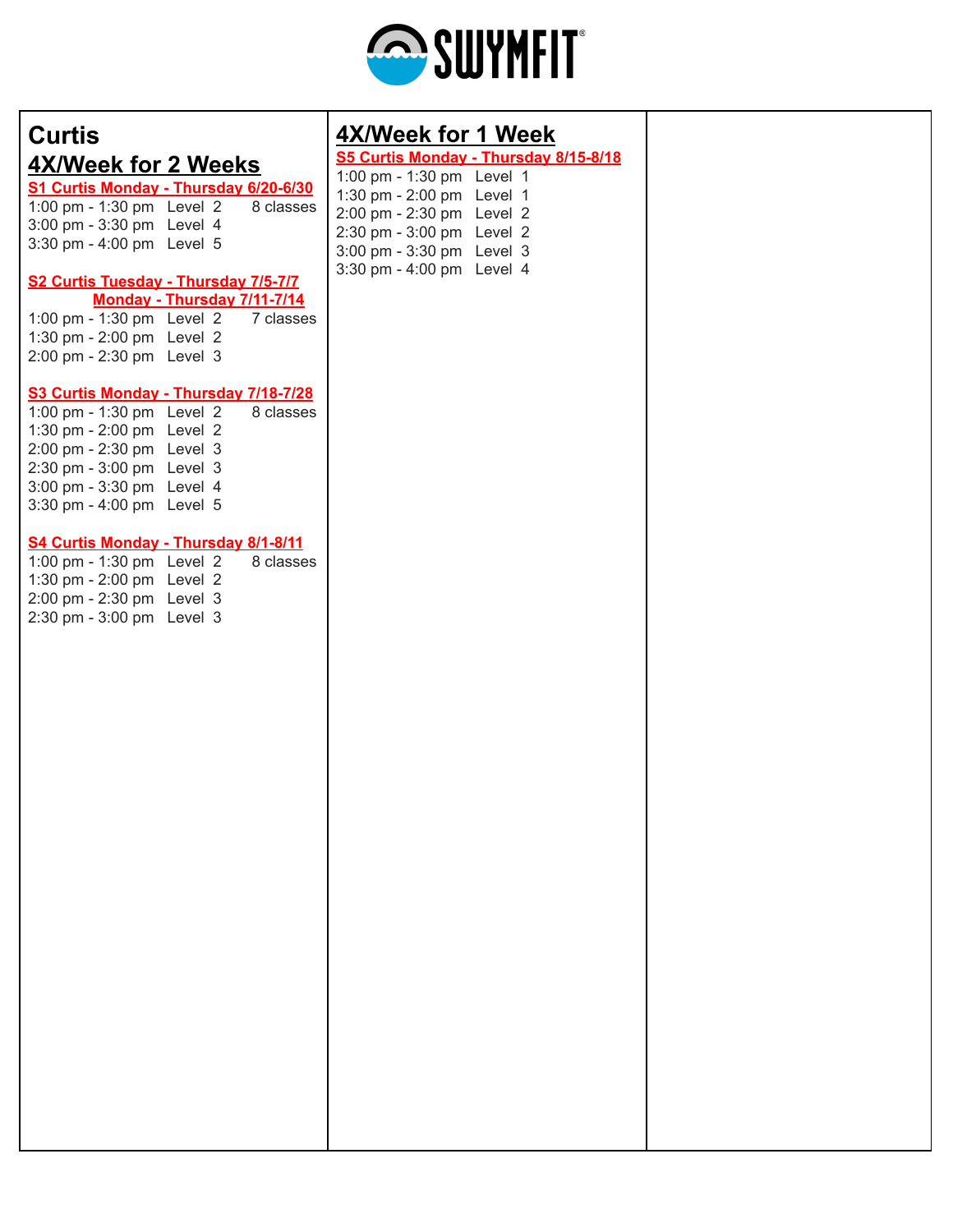

## **John 3X/Week for 2 Weeks**

**S1 John Tues - Thurs 6/21-6/30** 1:00pm - 1:30pm Level 1 6 classes 1:30pm - 2:00pm Level 1 2:00pm - 2:30pm Level 2

#### **S2 John Tues -Thurs 7/5-7/14**

2:00 pm - 2:30 pm Level 2 2:30 pm - 3:00 pm Level 2 3:00 pm - 3:30 pm Level 1

#### **S3 John Tues - Thurs 7/19-7/28**

1:00 pm - 1:30 pm Level 1 6 classes 1:30 pm - 2:00 pm Level 1 2:00 pm - 2:30 pm Level 2 2:30 pm - 3:00 pm Level 2 3:00 pm - 3:30 pm Level 1

#### **S4 John Tues - Thurs 8/2-8/11**

1:00 pm - 1:30 pm Level 1 6 classes 1:30 pm- 2:00 pm Level 1 2:00 pm - 2:30 pm Level 2 2:30 pm - 3:00 pm Level 2 3:00 pm - 3:30 pm Level 1 3:30 pm - 4:00 pm Level 1

#### **S5 John Tues - Thurs 8/16-8/25**

1:00 pm - 1:30 pm Level 1 6 classes 1:30 pm - 2:00 pm Level 1 2:00 pm - 2:30 pm Level 2 2:30 pm - 3:00 pm Level 2 3:00 pm - 3:30 pm Level 1 3:30 pm - 4:00 pm Level 1

### **2X/Week for 2 Weeks**

**S1 John Tues & Thurs 6/21-6/30** 10:30 am - 11:00 am Level 1 11:00 am - 11:30 am Level 2 11:30 am - 12:00 pm Level 2 12:00 am - 12:30 pm Level 3

#### **S2 John Tues & Thurs 7/5-7/14**

11:00 am - 11:30 am Level 2 11:30 am - 12:00 pm Level 2 12:00 pm - 12:30 pm Level 3

#### **S3 John Tues & Thurs 7/19-7/28**

10:00 am - 10:30 am Level 1 10:30 am - 11:00 am Level 1 11:30 am - 12:00 pm Level 2 12:00 pm - 12:30 pm Level 3

#### **S4 John Tues & Thurs 8/2-8/11**

10:00 am - 10:30 am Level 1 10:30 am - 11:00 am Level 1 11:00 am - 11:30 am Level 2 11:30 am - 12:00 pm Level 2 12:00 am - 12:30 pm Level 3

### **1X/Week for 8 Weeks**

#### **John Sunday 6/26-8/21**

11:00 am - 11:30 am Level 3 11:30 am - 12:00 pm Level 4 12:00 pm - 12:30pm Level 3